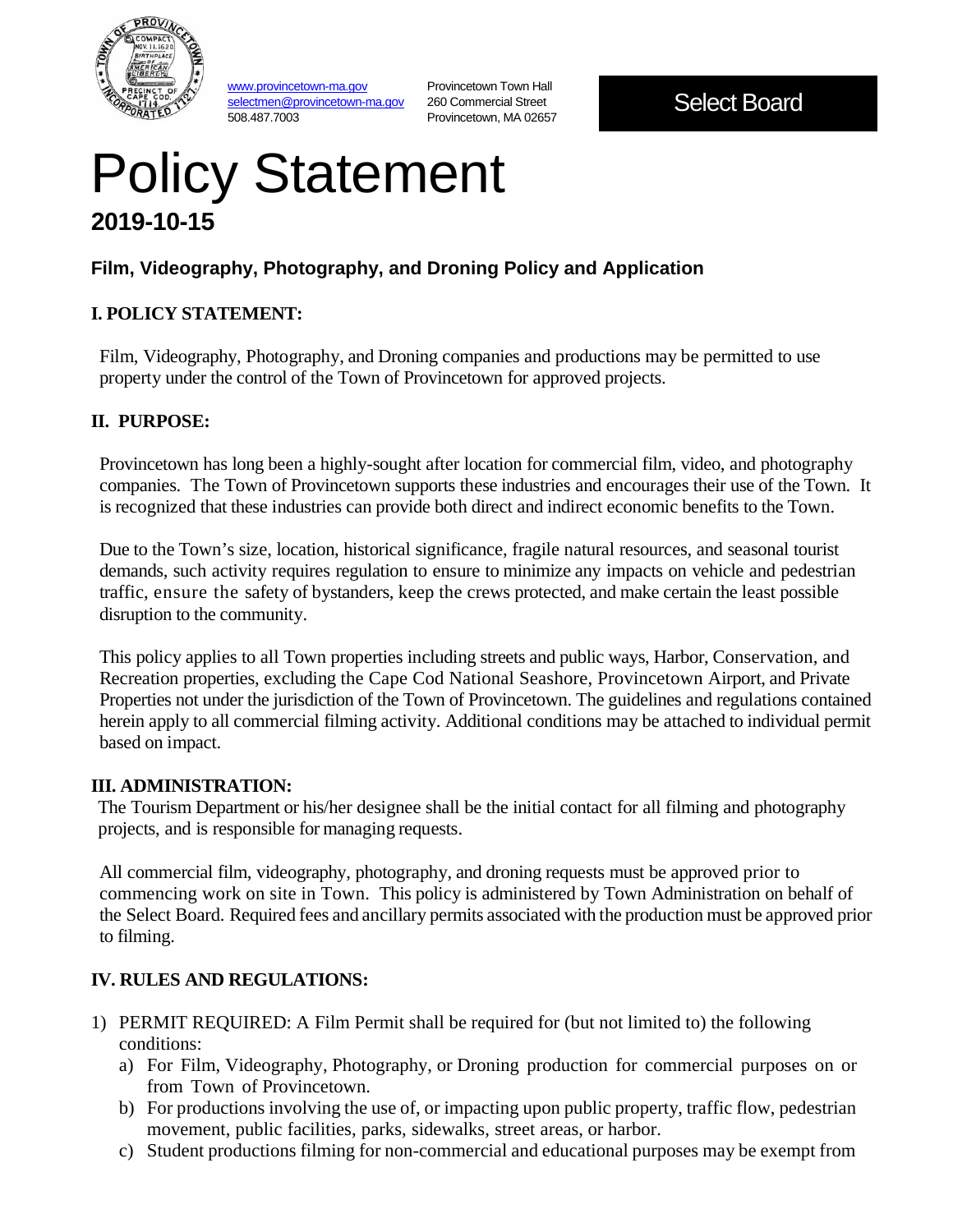some fees but are still required to file an application.

- d) As determined by Select Board in consideration of impact to the Community, Businesses, and Natural Resources
- e) Any activities which result in adverse impacts on adjacent properties from, but not limited to, the use of explosions, noise from firearms, bullhorns, pyrotechnics, car chases, sirens, lighting apparatus, after hour filming, parking, and obstruction of public access, etc., a permit application and approval will be required prior to commencing work on site.

### 2) PERMIT EXEMPTIONS:

- a) Credentialed members of the media such as reporters, photographers or cameramen in the employment of a newspaper, news service, radio or television broadcasting station, or similar entity engaged in on the spot broadcasting, reporting or photographing of news of general public.
- b) Private social events (i.e. weddings)
- c) Wedding and Family Portraits.
- d) Amateur photographers and tourists.
- e) Artists
- 3) RESTRICTIONS
	- a) Night shooting between the hours of 11:00pm to 6:00 a.m. is restricted without the prior approval. Town Center Commercial may also be restricted during certain hours due to considerations such as impact to pedestrian and vehicle traffic, and business interruption.
- 4) INSURANCE:
	- a) All productions are required to submit an original, signed Certificate of Insurance, in an amount of \$1,000,000 minimum per instance of claim, for general liability for the duration of the production, with the "Town of Provincetown" listed as additional insured.
	- b) Additional coverage may be required for productions with significant impact on public property and/or natural resources and those with extensive special effects.
	- c) Student projects may be exempt from the insurance requirement. Student applicants should provide an original signed letter on school letterhead from their instructor, department head or dean of college stating the student's name(s), title of the project, purpose of the project, and confirmation that the project is an official school assignment covered by the school's liability insurance policies.

## **V. APPLICATION PROCESS**

- 1) TIMELINE: The timeline for approvals for permitting is dependent on the scope of the project. Initial inquires for filming or photography on Town property must be submitted via the Town's online Application as follows:
	- a) The application **should be received a minimum of Ten (10) days** prior to the date of anticipated filming in order to receive all of the necessary reviews. Permission may be denied if the request cannot be accommodated within the available time frame.
	- **b) If roadway closures or police details be necessary for the proposed work, the deadline for the application is a minimum of 60 days prior to the date of anticipated filming.**
	- **c)** Please note: for those requests which require multiple departmental approvals, more than 60 days prior to the anticipated start date of work may be necessary to ensure full compliance.
- 2) REVIEW/APPROVAL:
	- a) Applications for approval for commercial film, videography, photography, or droning are managed through the Tourism Department.
	- b) Once the online application has been received, the request will be reviewed to determine whether a production/event meeting with the designated parties is necessary. The availability of the requested Town properties will also be established at this time, as well as the need for any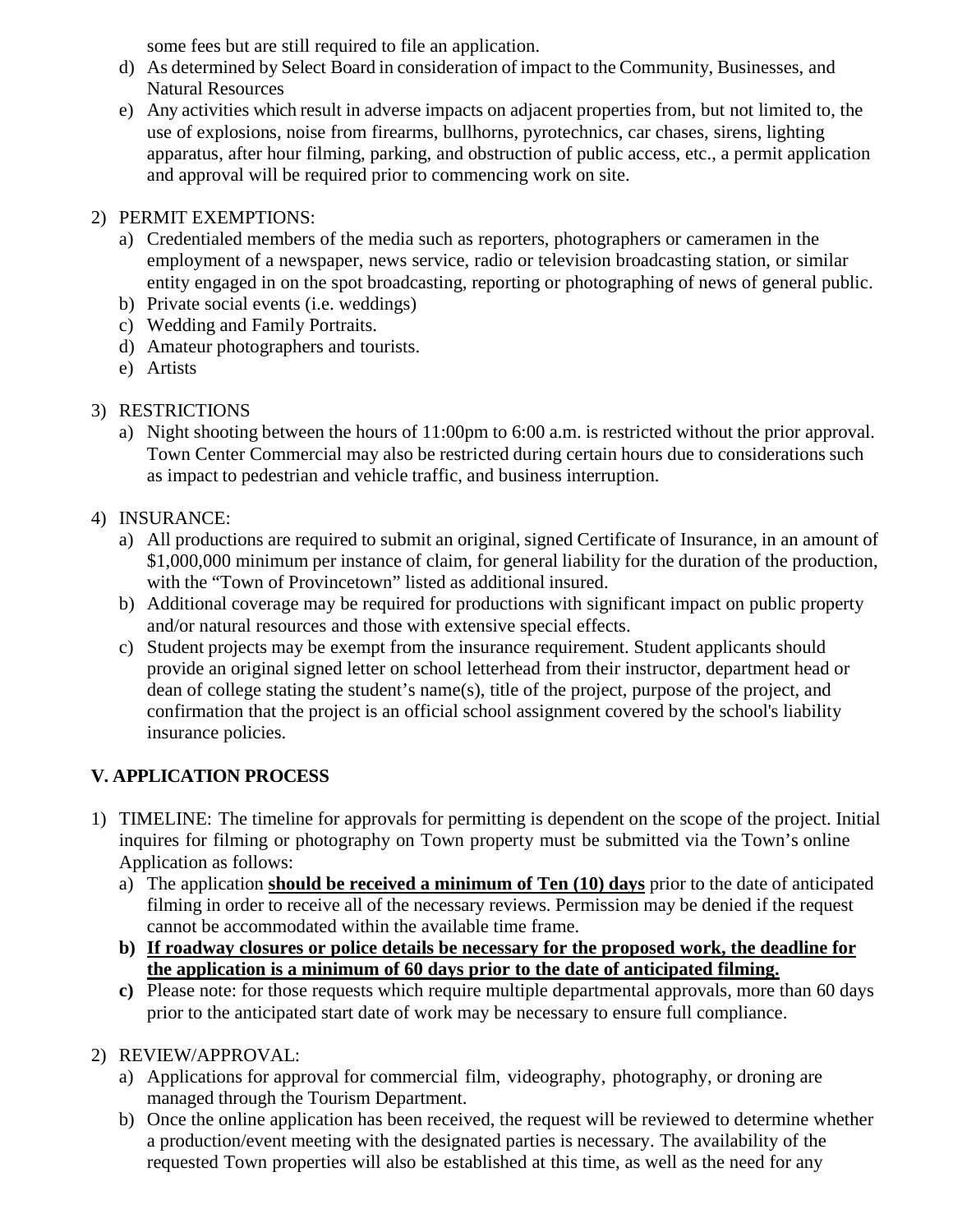additional insurance requirements, fees, and ancillary permits.

- c) No fee is required for submitting an application.
- d) Based on the scope of the request, approvals may be required by other Town Departments, Town Manager, or the Select Board. Additional fees, location agreements, and/or other required paperwork may incur. Examples are:
	- i) Use of Town Property (i.e. Bas Relief, Town Hall, etc.)
	- ii) Use of Conservation Properties
	- iii) Police detail and/or street closures
	- iv) Department of Public Works cleanup
	- v) Use of metered parking spaces
	- vi) Health Department Permits
	- vii) Licensing
	- viii) Use of Town resources not otherwise detailed above
- e) Police Details may be required as determined by the Chief of Police or designee beyond what is requested in the proposed application. Fees for Police Details are determined by the scope of work in the application and are billed separately from Permit Fees.
- f) Any use of a drone requires notification to the Provincetown Police Department, and must include (at a minimum) the following:
	- i) Date(s) of use
	- ii) Time(s)
	- iii) Location(s)
- g) It is the responsibility of the applicant to work with residents and business owners in advance of the use of the proposed production locations to ensure that neither business nor daily living functions are impacted by the proposed production. To ensure minimal disruption, notification must include the duration and location of the filming and any planned interference with pedestrian or vehicular traffic. The applicants must work with these residents and businesses to determine if any compensation is required.
- h) The Town is indemnified from any responsibility for work done on private property.
- i) Once approved, a Film Permit will be prepared by Town Administration with all insurance, fees, and additional ancillary permits required.

Adopted: October 15, 2019

In Favor: Abramson, Anthony, Golden, Venden, and King Opposed: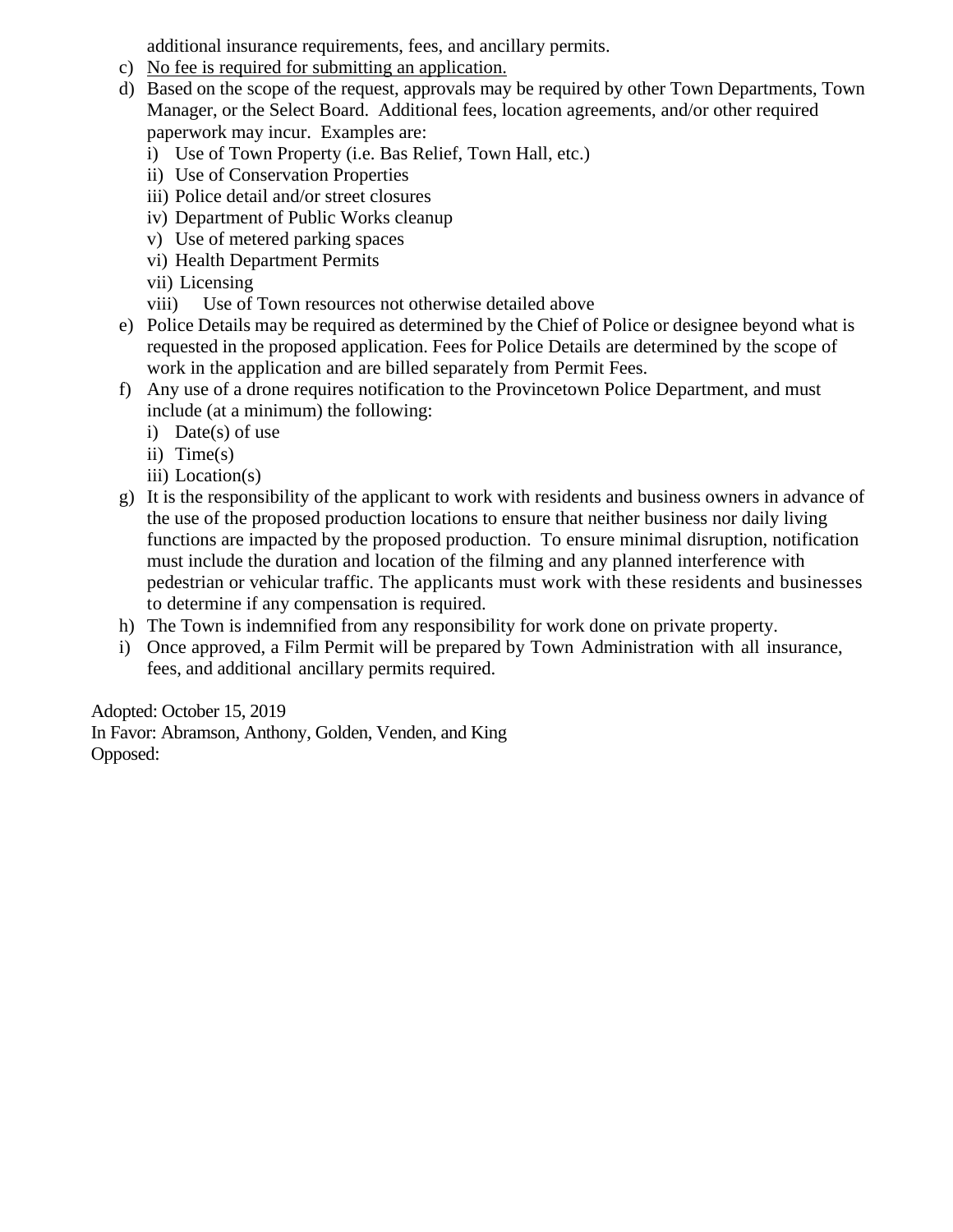# **Film, Videography, Photography, and Droning Checklist**

Town of Provincetown, 260 Commercial Street Provincetown, MA 02657

508-487-7000 www.provincetown-ma.gov

**The Provincetown Film Permit authorizes film c[rews to film on public property only](http://www.provincetown-ma.gov/). The Town does not and cannot authorize anyone to utilize private property for filming or any other purpose. The Applicant is required for identifying and notifying any private property owners and/or abutters.**

*No fee is required for the application review. Depending on the scope of the request, a location agreement and subsequent fees may be required.* 

#### **CHECKLIST: PLEASE SUBMIT WITH YOUR APPLICATION**

| Application filed with the Town of<br>Provincetown                                                                                                                                                              | This must be submitted to the Town of Provincetown Tourism office a minimum of ten (10)<br>days prior to the proposed work-see Town Policy for additional timeline requirements.                                                                                                                                                                                                                                                                                        |
|-----------------------------------------------------------------------------------------------------------------------------------------------------------------------------------------------------------------|-------------------------------------------------------------------------------------------------------------------------------------------------------------------------------------------------------------------------------------------------------------------------------------------------------------------------------------------------------------------------------------------------------------------------------------------------------------------------|
| Submitted Proof of Insurance Form. The<br>following name and address should appear<br>on the certificate of insurance:<br><b>Town of Provincetown</b><br><b>260 Commercial Street</b><br>Provincetown, MA 02657 | All productions are required to submit an original, signed Certificate of Insurance, in an<br>amount of \$1,000,000 minimum per instance of claim, for general liability for the duration of<br>the production, with the "Town of Provincetown" listed as additional insured.<br>Certificates can be emailed to: tourism@provincetown-ma.gov or mailed to the Town of<br>Provincetown, Attention: Tourism Department, 260 Commercial Street, Provincetown, MA<br>02657. |
| The following are only applicable in certain<br>circumstances. Please check all that apply.                                                                                                                     |                                                                                                                                                                                                                                                                                                                                                                                                                                                                         |
| Location Agreement                                                                                                                                                                                              | This may be required if scope of the work includes use of town property, road closures, etc.<br>Fees may apply.                                                                                                                                                                                                                                                                                                                                                         |
| <b>Police Detail</b>                                                                                                                                                                                            | This will be required when a police officer presence is necessary for management of street<br>closures, traffic, security, etc. Call the Provincetown Police Department at 508-487-1212 to<br>determine if a detail is necessary. Fees may apply.                                                                                                                                                                                                                       |
| Use of Town Property                                                                                                                                                                                            | This includes but is not limited to use of the Auditorium, Bas Relief, Town Hall, etc. Use of<br>Town property is subject to scheduling availability. Fees may apply.                                                                                                                                                                                                                                                                                                   |
| Parking and Use of Town Parking Lots                                                                                                                                                                            | This will be required when requesting parking reservations, meter bagging requests, etc.<br>Fees may apply.                                                                                                                                                                                                                                                                                                                                                             |
| <b>Health Department Applications</b>                                                                                                                                                                           | This will be required when providing any food service for production staff and crew. Fees<br>may apply.                                                                                                                                                                                                                                                                                                                                                                 |
| <b>Licensing Board Requests</b>                                                                                                                                                                                 | This may be required if proposed work necessitates a waiver of the Town of Provincetown<br>Noise By-Law. A public hearing will be required.                                                                                                                                                                                                                                                                                                                             |
| <b>Public Works Services</b>                                                                                                                                                                                    | This will be required when tapping into water mains, requesting saw horses for road<br>closures, street clean ups, etc. Fees may apply.                                                                                                                                                                                                                                                                                                                                 |
| <b>Fire Department Services</b>                                                                                                                                                                                 | This will be required when fire and ambulance detail, use of fireworks, etc. are proposed.<br>Fees may apply.                                                                                                                                                                                                                                                                                                                                                           |
| Use of Harbor or MacMillan Pier                                                                                                                                                                                 | This will be required when using the property under the jurisdiction of the Harbormaster and<br>Pier Corporation. Fees may apply.                                                                                                                                                                                                                                                                                                                                       |
| Use of a Drone                                                                                                                                                                                                  | The Provincetown Police Department must be notified when use of a drone is proposed.                                                                                                                                                                                                                                                                                                                                                                                    |

Please note: submittal of paperwork does not guarantee approval. Please see the Town Policy for additional timeline *requirements. The Town of Provincetown is not involved in private property use requests.*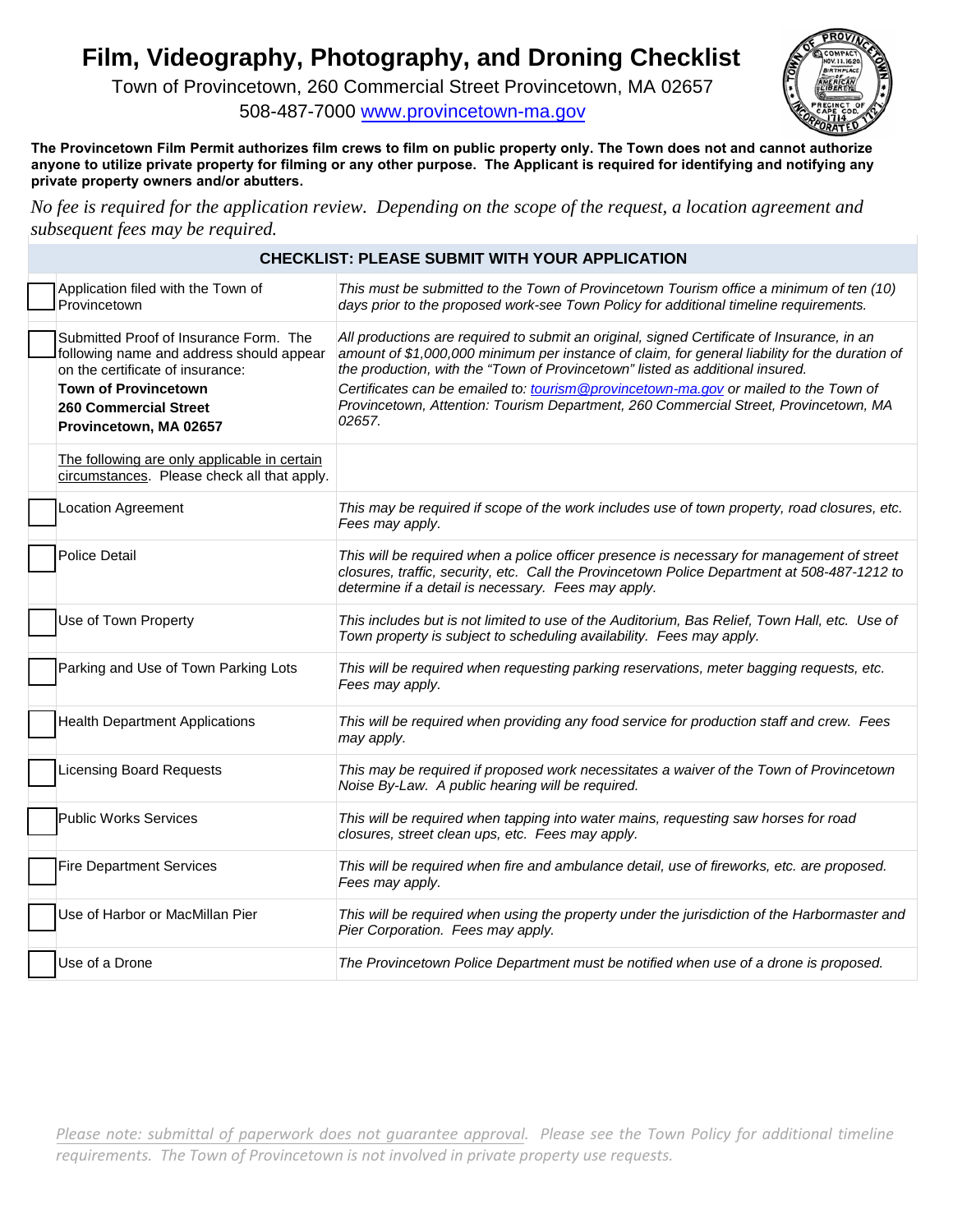# **Town of Provincetown Film, Videography, Photography, and Droning Application**

*Please fill out the following application. For those categories which do not apply, simply write N/A.* 

| <b>Production Company:</b>                                                                                                                                         |
|--------------------------------------------------------------------------------------------------------------------------------------------------------------------|
| <b>Production Title:</b>                                                                                                                                           |
| <b>Applicant Name &amp; Title:</b>                                                                                                                                 |
| <b>Company Address:</b>                                                                                                                                            |
| <b>Applicant Phone:</b>                                                                                                                                            |
| <b>Company Phone:</b>                                                                                                                                              |
| <b>Cell Phone:</b>                                                                                                                                                 |
| E-mail:                                                                                                                                                            |
| <b>Local Address:</b>                                                                                                                                              |
| <b>Local Phone:</b>                                                                                                                                                |
| <b>Local Fax:</b>                                                                                                                                                  |
| <b>Location Manager:</b>                                                                                                                                           |
| Telephone:                                                                                                                                                         |
| <b>Cell Phone:</b>                                                                                                                                                 |
| E-Mail:                                                                                                                                                            |
| How many people are in your production crew?                                                                                                                       |
| Will trucks be necessary to bring in Equipment?<br>If Yes, please provide the following:<br>Yes<br>No                                                              |
| <b>Parked Location</b><br>Size<br>Type                                                                                                                             |
| <b>Production Type:</b><br>Feature Film<br>Documentary<br>Commercial<br><b>Television Film</b><br>Music Video<br>Industrial<br>Droning<br><b>Still Photography</b> |

Please note: submittal of paperwork does not guarantee approval. Please see the Town Policy for additional timeline *requirements. The Town of Provincetown is not involved in private property use requests.*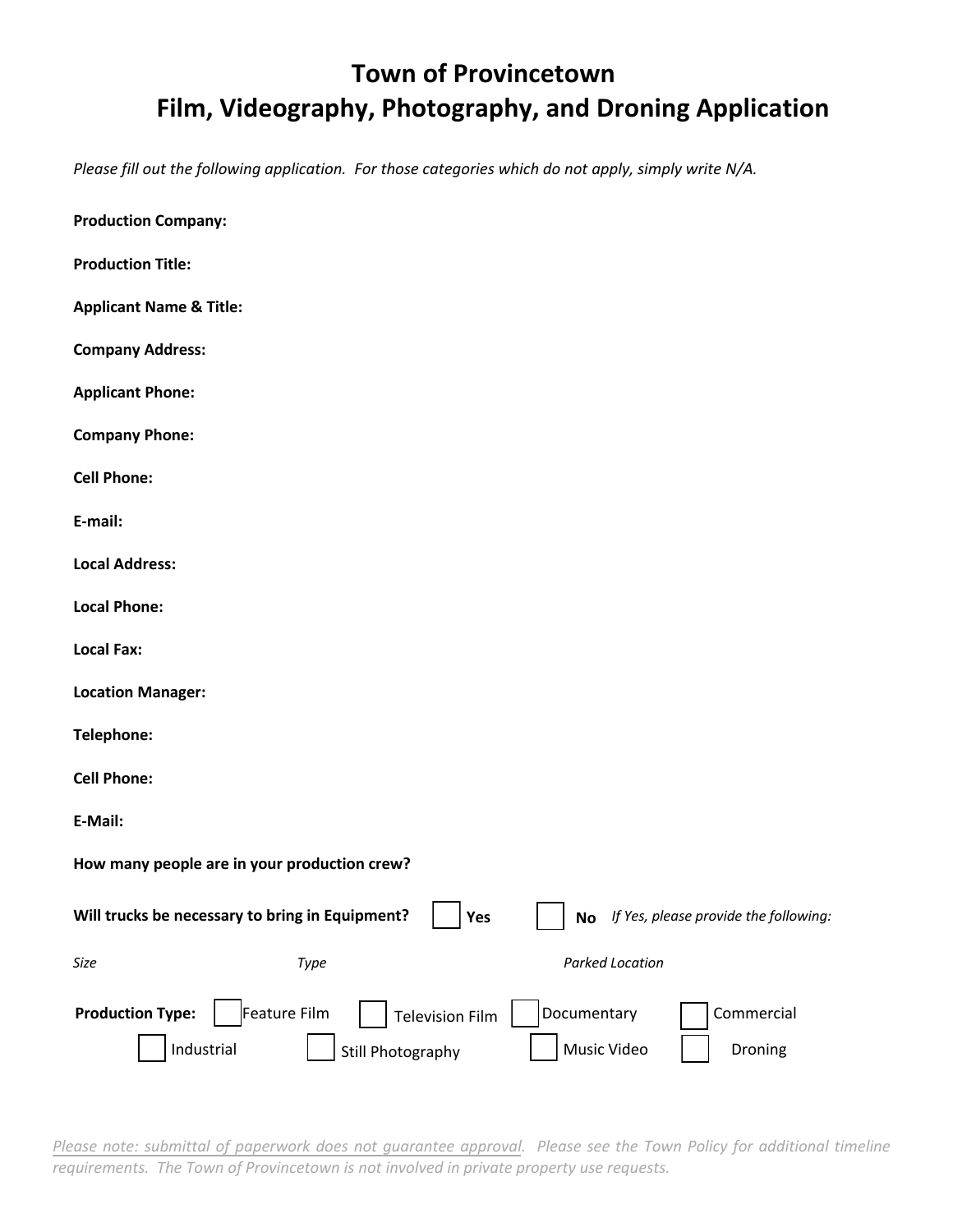Locations: *Please provide street addresses, building names, floor numbers, cross streets, etc. Please be as specific as possible. Attach additional pages if necessary.*

| Location 1: | Date(s) | Time(s) |
|-------------|---------|---------|
| Location 2: | Date(s) | Time(s) |
| Location 3: | Date(s) | Time(s) |

**Briefly describe scene(s) to be filmed at each location:** *(Attach additional sheets if necessary.)*

| Will Town streets be used for Filming?<br>Yes<br>Date(s):<br>Description: | If yes, please provide the following:<br>No.<br>Time(s):                                                                   |
|---------------------------------------------------------------------------|----------------------------------------------------------------------------------------------------------------------------|
|                                                                           |                                                                                                                            |
| Will you be requesting a street closure?<br>Yes                           | If yes, please provide the following:<br>No                                                                                |
| Date(s):                                                                  | Time(s):                                                                                                                   |
| a minimum of 60 days prior to the date of anticipated filming             | Please note: If roadway closures or police details be necessary for the proposed work, the deadline for the application is |

#### Will Intermittent Traffic Control (ITC) be necessary throughout any part of the work you are proposing on site?

| $ $ Yes  | $\vert$  No | If yes, please provide the following: |
|----------|-------------|---------------------------------------|
| Date(s): |             | Time(s):                              |

Please note: submittal of paperwork does not guarantee approval. Please see the Town Policy for additional timeline *requirements. The Town of Provincetown is not involved in private property use requests.*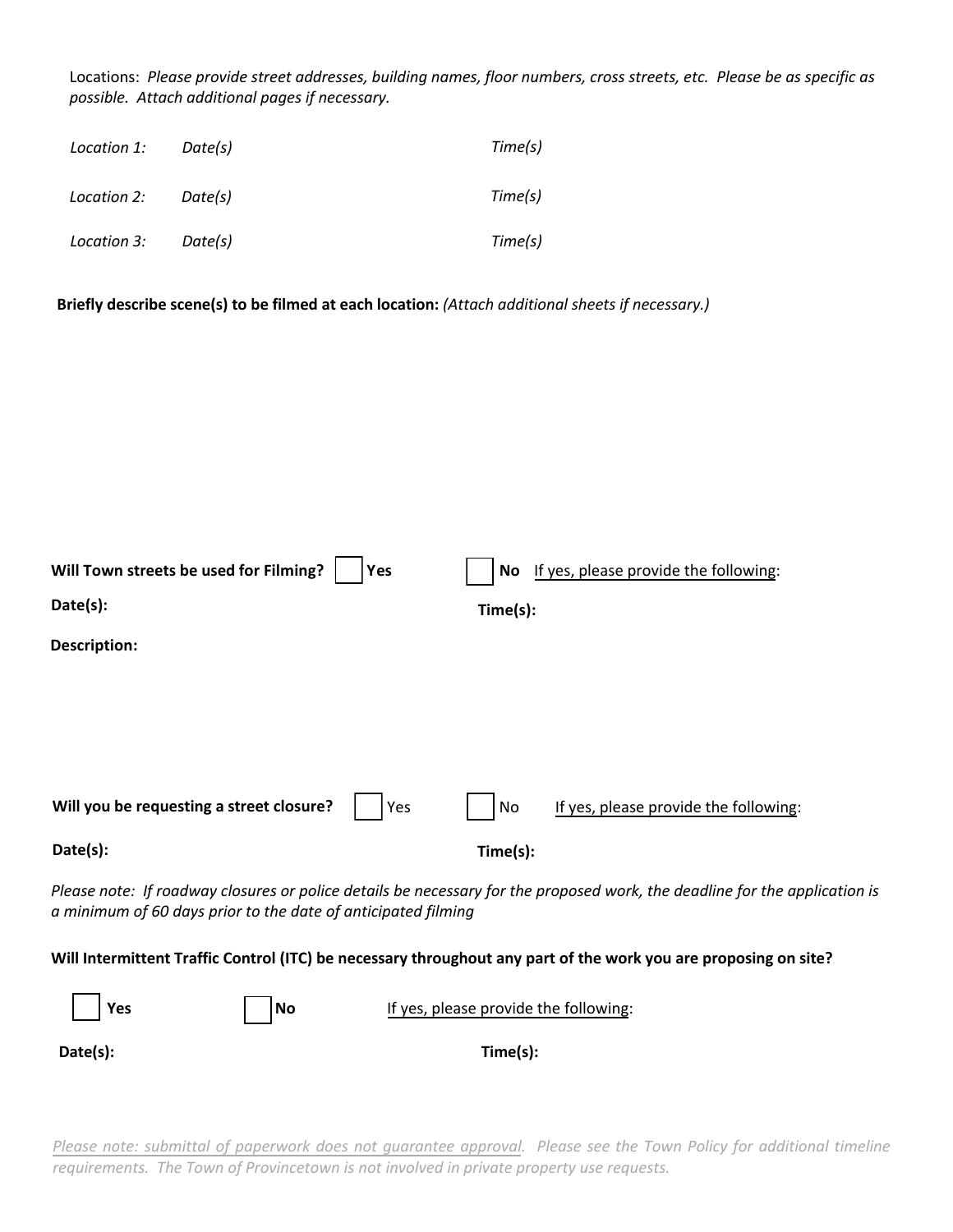| Will Town streets be used for Parking? | Yes | <b>No</b> | If yes, please provide the following: |
|----------------------------------------|-----|-----------|---------------------------------------|
| Date(s):                               |     | Time(s):  |                                       |
| <b>Description:</b>                    |     |           |                                       |
|                                        |     |           |                                       |

A map indicating the streets you plan to utilize should be submitted with your application. Include which side(s) of the street(s), which intersections where parking will be located, the duration, where filming will be located, and any additional pertinent information. **Please review the Town's Traffic and Parking regulations regarding any question about vehicular size restrictions.** 

| Time(s):<br>Date(s):<br>Will any of these scenes involve the use of explosives, fire, firearms, or aircraft?<br>Yes<br>No<br>If yes please describe:<br>Will this require turning off street lights?<br>If yes, please provide the following:<br>No<br>Yes<br>Time(s):<br>Date(s):<br>Description: | Will parking meters need to be bagged/spaces held?<br>If yes, please provide the following: | Yes | No |  |
|----------------------------------------------------------------------------------------------------------------------------------------------------------------------------------------------------------------------------------------------------------------------------------------------------|---------------------------------------------------------------------------------------------|-----|----|--|
|                                                                                                                                                                                                                                                                                                    |                                                                                             |     |    |  |
|                                                                                                                                                                                                                                                                                                    |                                                                                             |     |    |  |
|                                                                                                                                                                                                                                                                                                    |                                                                                             |     |    |  |
|                                                                                                                                                                                                                                                                                                    |                                                                                             |     |    |  |
|                                                                                                                                                                                                                                                                                                    |                                                                                             |     |    |  |